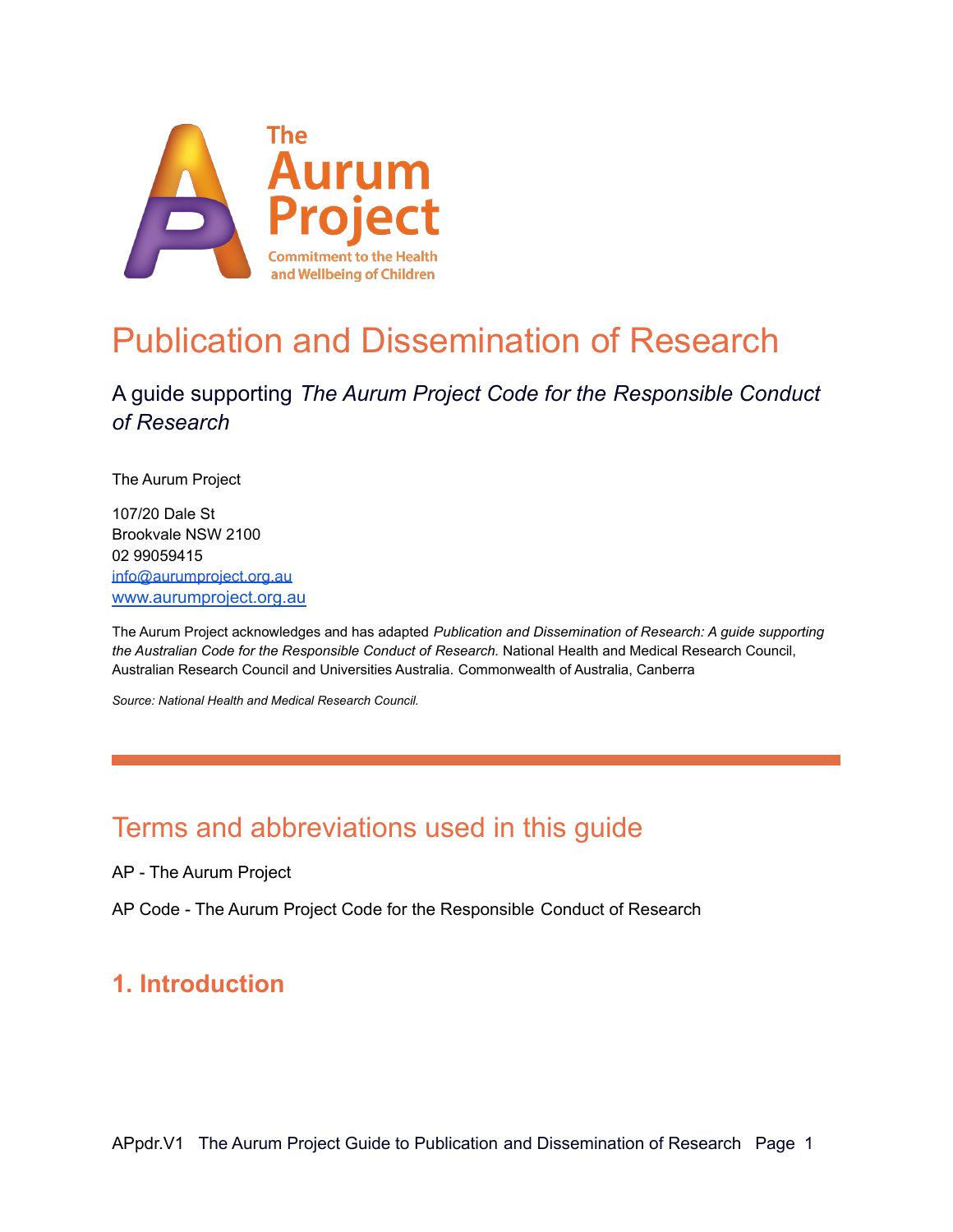This guide supports the implementation of the *AP Code for the Responsible Conduct of Research* (AP Code), which articulates the broad principles and responsibilities that underpin the responsible conduct of The Aurum Project (AP) research.

In particular, this guide is intended to assist AP and researchers to adhere to relevant principles of AP Code and to facilitate responsible publication and dissemination of research conducted under the auspices of AP.

### **2. Publication and dissemination of research**

Publication and dissemination of research is an important part of the research process, passing on the benefits to a diverse range of potential beneficiaries of research, including other researchers, research sponsors, consumers and industry, policy-makers, and the public. Methods of dissemination continue to evolve and expand, which can assist in more effectively reaching diverse audiences.

This guide includes dissemination of traditional and non-traditional research outputs (e.g. original creative works, performances and exhibitions) and non-refereed publications (e.g. conferences, interviews, pre-prints and social media), as well as dissemination undertaken as part of applications for research grants and forms of financial support.

Information in other AP guides is also relevant to the publication and dissemination of research, such as the *Aurum Project authorship guide.*

# **3. AP Responsibilities**

#### 3.1 Promote responsible publication and dissemination of research

To support transparency and responsible publication, dissemination and communication of the findings and results of research and to maximise the benefits of research, AP should:

- encourage researchers to disseminate their research widely
- provide guidance on the development of plans to publish, disseminate and communicate research findings and results, including the identification of appropriate avenues for publication and dissemination
- put in place mechanisms to support researchers to communicate research findings accurately and responsibly, regardless of the medium or method through which the research is published or the audience to whom it is communicated
- provide mechanisms that enable scrutiny of the research methods and reporting of findings for any bias or the inappropriate influence of participants, sponsors or other parties involved in the research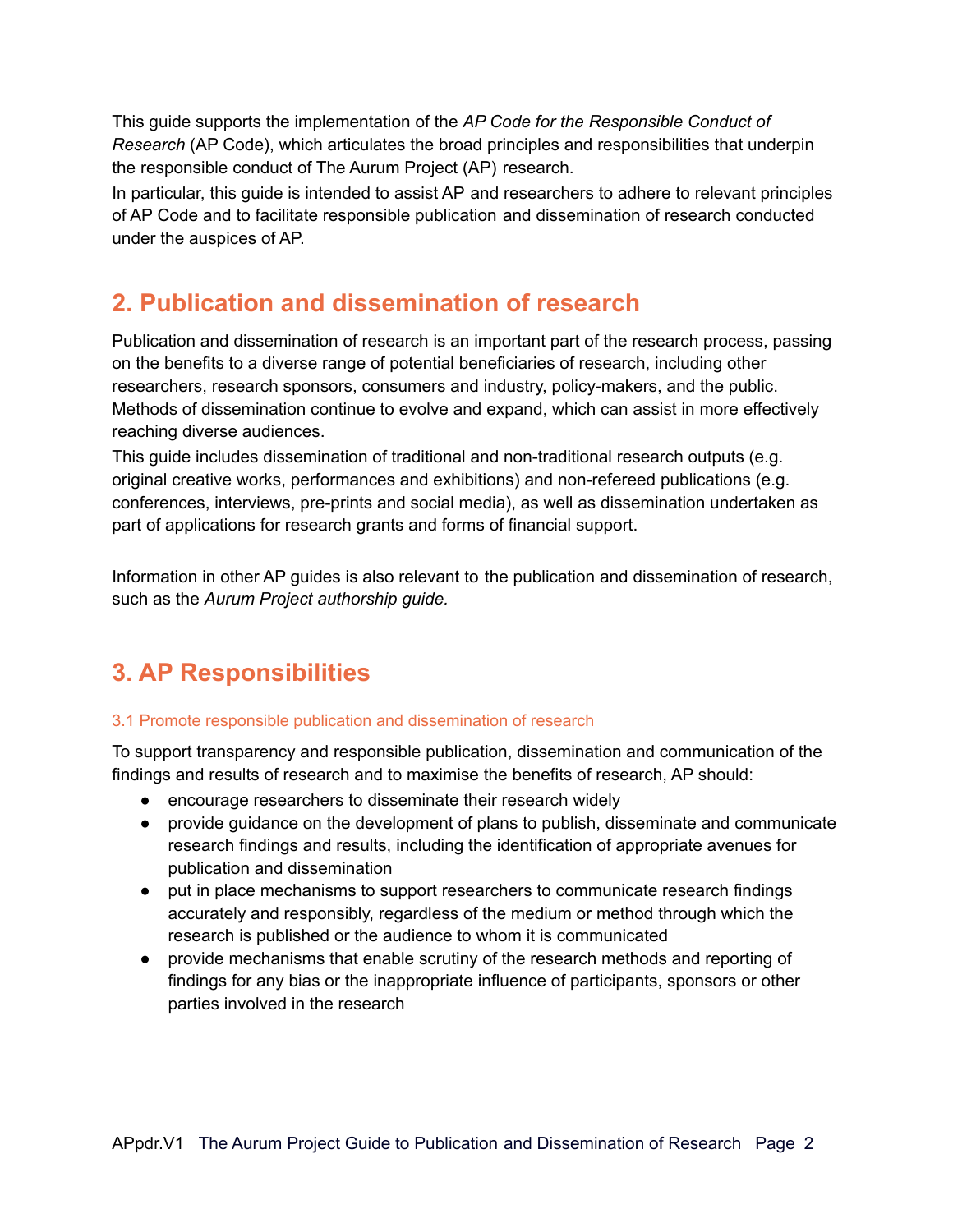• enable researchers to take action, where required, to correct or retract their research in a timely manner.

AP should also establish a mechanism to notify the relevant journal/s of any need to correct the public record in a timely manner.

#### 3.2 Support open communication of research to a wide audience

The open publication and dissemination of research improves researchers' capacity to build on previous results, increases innovation, encourages collaboration, improves community engagement, and allows the benefits of the research to be realised. It is an expectation of public funders that institutions should encourage the widest possible dissemination of research, using effective modes, and at the earliest opportunity. See also: *The Aurum Project Authorship Guide* and *The Aurum Project Management of Data and Information in Research Guide* and policies on open access issued by relevant funding agencies*.*

Consistent with international expectations that research outputs are openly available, AP should endeavour to support researchers to ensure their research outputs are openly accessible. AP will allow researchers to have access to the Marketing Manager for the purpose of communicating research findings through all appropriate channels. AP should ensure that the Marketing Manager is aware of the principles and responsibilities of AP described in this guide. When communicating about collaborative research, AP will acknowledge partner institutions and sponsors.

#### 3.3 Protect confidential and sensitive information and manage intellectual property

While research outputs should be made openly accessible, there are instances when publication may be restricted, delayed or limited by ethical or legal obligations, such as intellectual property arrangements, confidentiality obligations made to participants or restrictions on the publication of sensitive information. Further guidance on managing confidential and sensitive information is provided in *The Aurum Project Management of Data and Information in Research Guide.*

AP should provide mechanisms to facilitate researchers' understanding, agreement and adherence to relevant contractual obligations and confidentiality agreements, including those that may restrict, delay or limit publication. Any agreement to restrict, delay or limit publication should not exceed the period needed to protect intellectual property and/or other relevant interests. AP should ensure that sponsors or other collaborators, including funders of research, do not delay or unreasonably withhold consent to publication.

3.4 Consider the potential application and consequences of publication and dissemination of research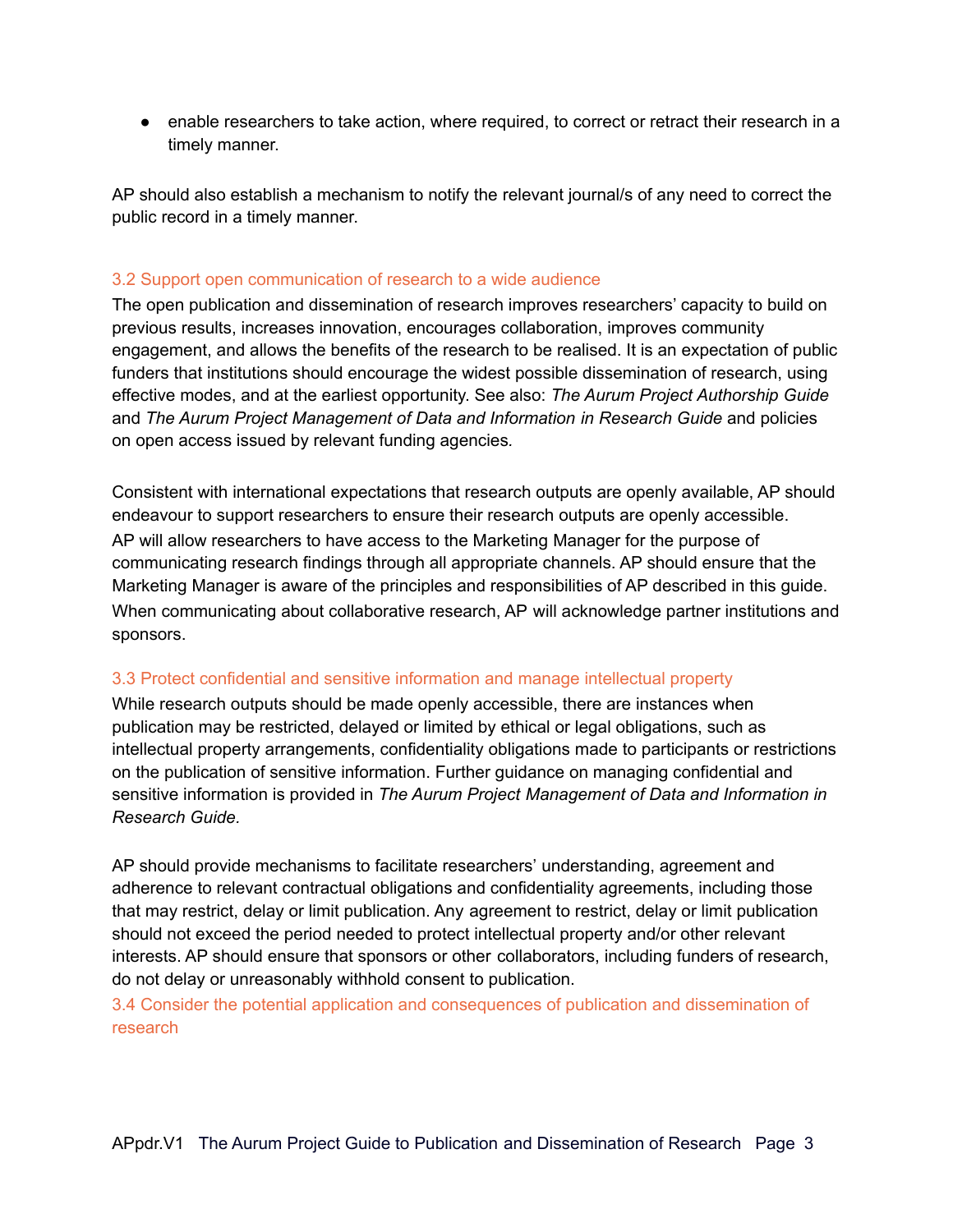The publication and dissemination of research can sometimes have unintended consequences for individuals and communities. Research, especially where reported in a preliminary, incomplete or summary form, may be liable to misinterpretation.

This policy informs researchers of the need to consider the potential unintended consequences of research.

#### 3.5 Provide training for researchers

AP must provide ongoing training and education that promotes and supports responsible research conduct and assists all researchers, and those in other relevant roles, to follow AP policies. Training should include:

- disclosure of interests and management of conflicts of interest
- management of data and information, including secondary use of the data and information and general requirements related to privacy and confidentiality
- authorship, copyright and licensing standards
- publication ethics and standards, including how to recognise and avoid publication bias
- disclosure and sharing of findings and outcomes, including identification and management of their potential misuse.

## **4. Responsibilities of researchers**

#### 4.1 Disseminate research findings

Researchers have a responsibility to disseminate a full account of their research. The account should include relevant negative results as well as findings that may be contrary to any stated hypothesis. Decisions about how research will be published or disseminated should not be inappropriately influenced by the nature and direction of results. Researchers should also take into account limitations necessitated by patent applications, legitimate publication package and fee requirements and the increased costs of presenting findings to one's peers for critical input. Patents can also be a legitimate way in which to publish research results.

In fulfilling responsibilities related to accuracy and timeliness, completeness and transparency, researchers should be aware of practices, such as 'predatory publishing/publications' and unreasonable delays in publication and dissemination, including unjustified publication embargoes.

Where negotiating an agreement between researchers and research sponsors that requires delivery of the research findings intended for publication to the sponsors before they undergo a peer review process, researchers may need to alert sponsors to the principles and responsibilities of AP Code.

Preprints are now part of the open research landscape and their use can accelerate dissemination of research. Researchers can post a research manuscript on a public server as a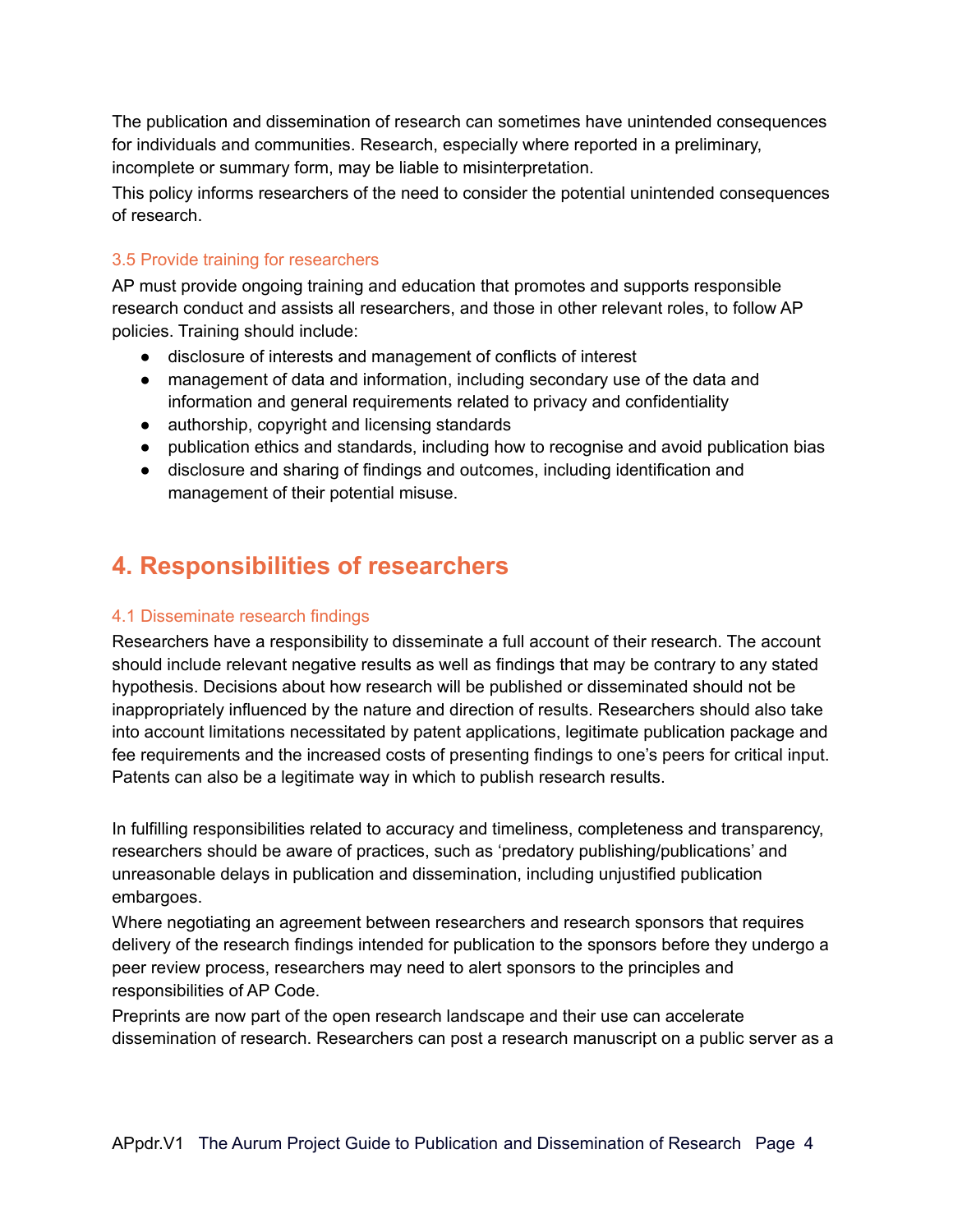preprint to allow research outputs to be available prior to peer review. In choosing to do so, researchers must remain cognisant of their obligations under AP Code, specifically ensuring that research findings are disseminated responsibly and accurately, and action taken, where necessary, to correct the record in a timely manner.

#### 4.2 Ensure accuracy

Researchers must take all reasonable steps to ensure that methodology, data and findings are reported accurately and consistently with international guidelines and conventions appropriate to homeopathy research or other relevant disciplines. Researchers must ensure that conclusions are justified by the results and any limitations are appropriately acknowledged.

If they become aware of errors or misleading information in their published research outputs, researchers should take action to correct the record in a timely manner, in accordance with AP policy.

#### 4.3 Accurately disclose research support and relevant interests

Communications about research and its findings must identify AP and all sources of support for the research.

Researchers must disclose relevant interests and manage conflicts of interests consistent with AP Code and the *Disclosure of Interests and Management of Conflicts of Interest Guide*. This includes fully disclosing relevant interests upon submission of publications, and consideration by researchers as to whether other actions are required to manage potential conflicts of interest.

#### 4.4 Cite and acknowledge relevant work

Researchers must ensure that they cite and acknowledge their own work and the work of others (whether published or unpublished) accurately and in accordance with, *The Aurum Project Authorship Guide.*

Where appropriate, researchers should cite primary sources and data to ensure that credit for research is attributed fairly and to facilitate the easy location of the origin of a work, a finding, an idea, or research data.

Researchers may seek to publish the same research in more than one publication, such as in an original journal article, followed by publication in book form and/or in anthologies, collections and translations. An author who submits substantially similar work to more than one publisher, or who submits work similar to work already published, must disclose this at the time of submission. Disclosure must also be included in the work itself to prevent any such re‑use having the effect of portraying previously presented ideas or data as new.

4.5 Obtain permission for republishing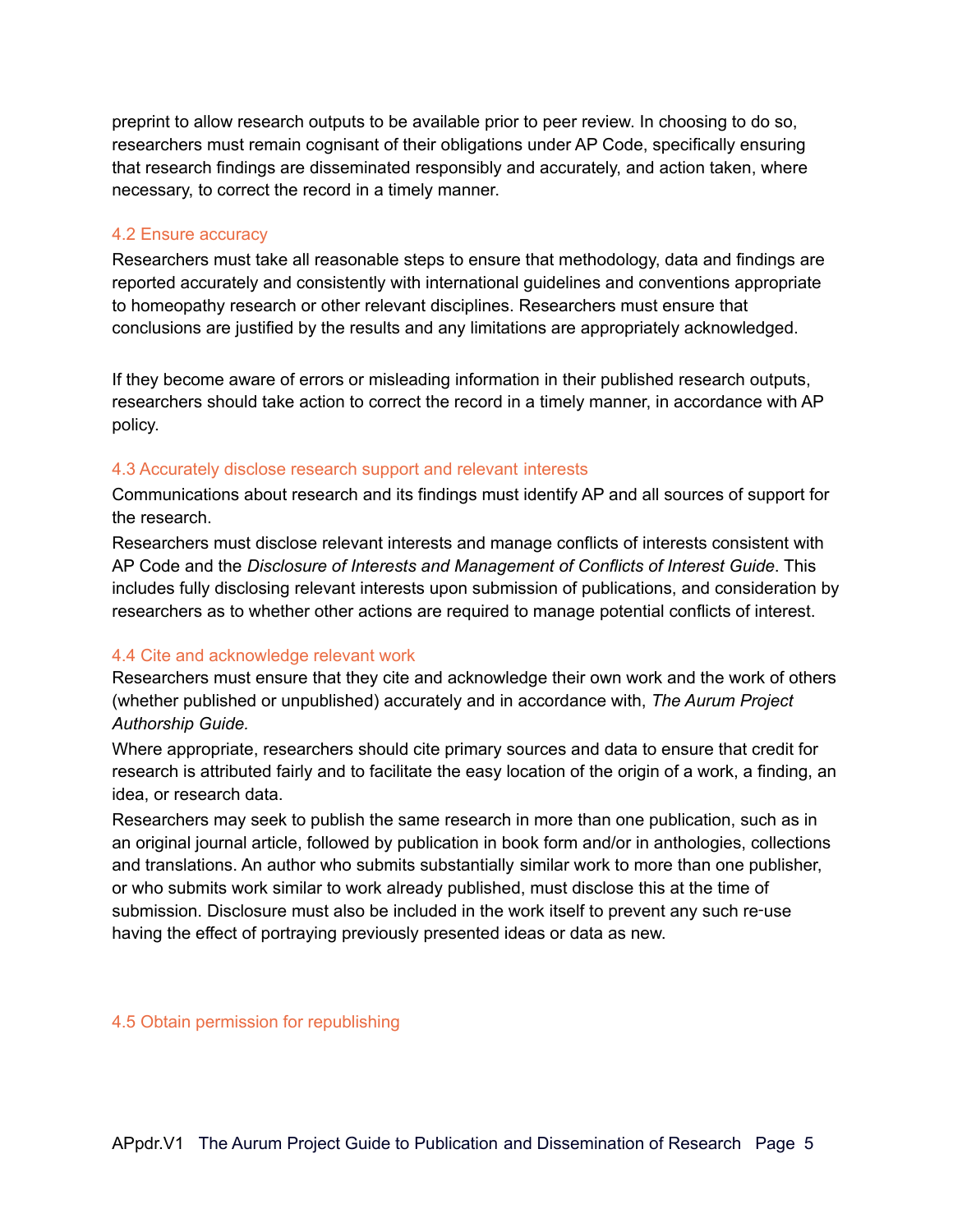Researchers must take all reasonable steps to obtain permission from the original publisher or copyright owner before republishing their own or others' research findings, taking into account any relevant legal agreements.

#### 4.6 Foster transparency in research and publications

Researchers and AP are responsible for fostering transparency in research. Researchers should, where appropriate, consider registering their research plans or protocols prior to the commencement of research.

For any research project that prospectively assigns participants to one or more health-related interventions to evaluate the effects on health outcomes, researchers must register the project as a clinical trial on a publicly accessible register complying with international standards before the recruitment of the first participant.

At the conclusion of a project, and where possible and appropriate, researchers should publish or allow interested parties to access and refer to research data, survey instruments, coding manuals and the tools and resources that supported analysis of research data. See also *The Aurum Project Management of Data and Information in Research Guide.*

#### 4.7 Protect confidential and sensitive information

Publication and dissemination activities must take account of any ethical or legal restrictions relating to intellectual property and the appropriate handling of confidential or other sensitive information. Researchers are accountable for their research and must consider the consequences and outcomes of research prior to its communication. This may include dissemination via pre‑publication activities eg: submitting an article to a journal for peer review.

#### 4.8 Communicate research broadly

Researchers should communicate their findings to the widest appropriate audience in forms that are accessible to that audience. This may include research end-users, such as governments, industry, not-for-profit organisations, consumers and the general public.

Researchers should engage with relevant communities, using appropriate communication channels to inform genuine public debate. They should also seek appropriate communication support from AP.

Where the research affects, or is of particular significance to Aboriginal and Torres Strait Islander peoples and communities, the outcomes of the research must be presented in a format that is culturally appropriate and acceptable. Consult <https://aiatsis.gov.au/> [research/ethical-research/guidelines-ethical-research-australian-indigenous-studies](https://aiatsis.gov.au/)

The following points should be considered when communicating research findings publicly in any forum: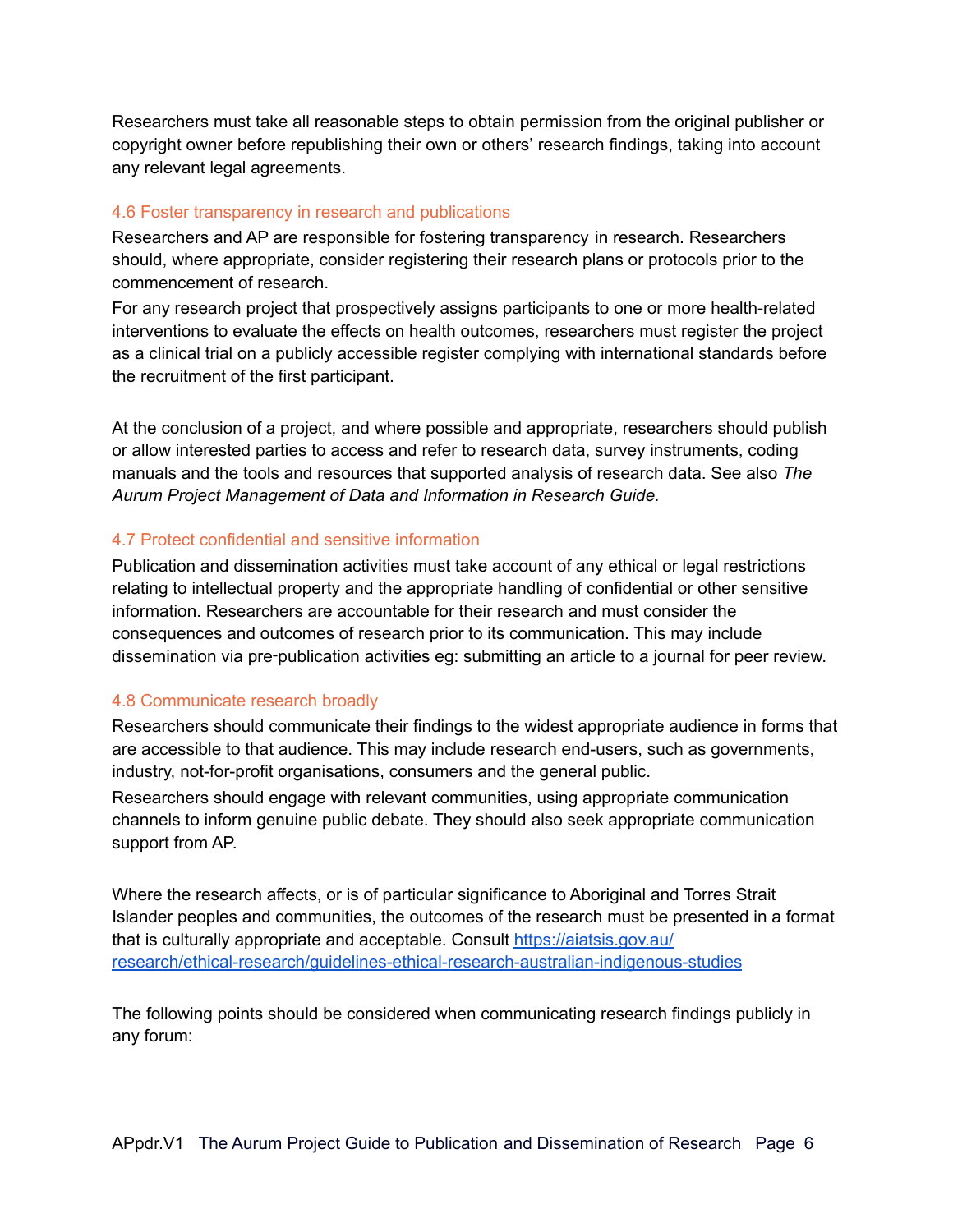- as a general rule, research findings should not be discussed in the public arena until they have been tested through peer review. Presentation of research in progress or before publication on a public server as a preprint, at professional conferences are exceptions to this general rule. In discussing the findings of a research project, special care should be taken to explain the status of the project – for example, whether it is still in progress or has been finalised and whether the findings have been published.
- to maximise understanding of research findings, researchers should undertake to promptly inform those directly affected by the research. This may include providing research participants with an appropriate summary of the research results.
- the findings of research with a strong commercial element, certain contractual obligations and patent requirements may have to be presented to a stock exchange, a financial body, a sponsor or investors before any public release.
- any restrictions on communications that have been agreed with the research sponsor should be respected, noting that publication restrictions should be discouraged, where possible.

#### 4.9 Engage in relevant training

Researchers should engage in relevant training about AP policies for the responsible publication and dissemination of research, and should seek out other relevant training opportunities when they perceive a knowledge gap.

### **5. Breaches of the Code**

.

AP should manage and investigate concerns or complaints about potential breaches of AP Code in accordance with the Guide to Managing & Investigating Potential Breaches of The Aurum Project Code for the Responsible Conduct of Research

Examples of breaches of the Code that are related to the dissemination of research include, but are not limited to:

- fabrication, falsification or misrepresentation of research data or source material in a research output or any communication, including social media and grant applications
- plagiarism of someone else's work, including theories, concepts, research data and source material
- duplicate publication (also known as redundant or multiple publication, or self-plagiarism) without acknowledgement of the source or original publication
- failure to take active, reasonable and timely steps to correct the public record upon becoming aware of errors or misleading information in their published research output
- public dissemination of research (e.g. via social media) that is yet to be tested in peer review without providing an appropriate caution or caveat